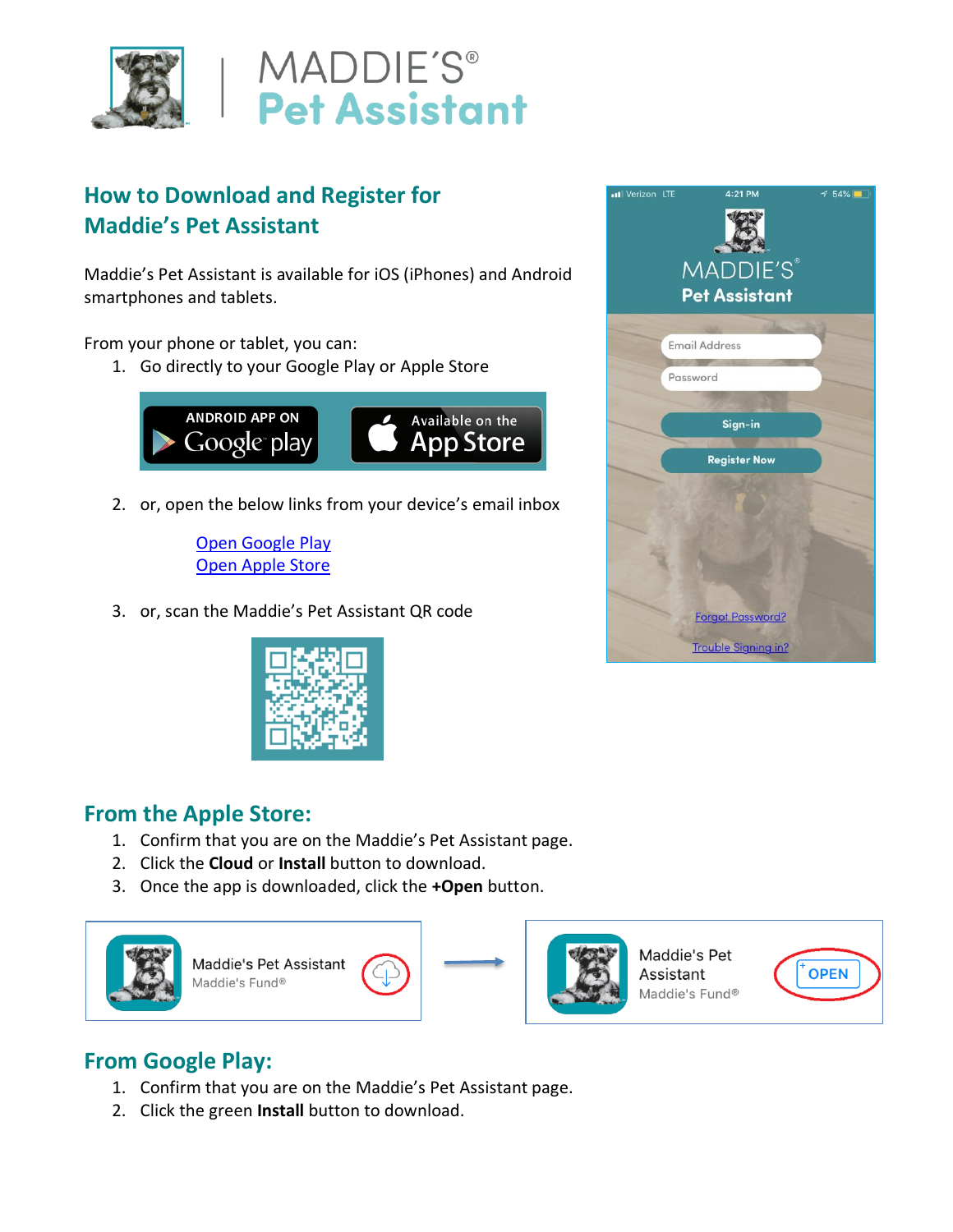

- 3. Click the green **Accept** button.
- 4. Once the app is downloaded, click the green **Open** button.





## **Registering for Maddie's Pet Assistant**

If you don't have an account already, you'll need to Register for Maddie's Pet Assistant.

- 1. Click the **Register Now** button on the Log In screen.
- 2. Enter your **Email Address** twice and click **Next**.
- 3. Enter your **First** and **Last Name**, and create a **Password**.
	- Your **Phone Number** is completely optional, but adding it will help your organization contact you if needed.

A window will pop-up asking if you would like to receive **Notifications** on your device. Click **Allow**.

This will enable us to send you communications like vaccination reminders, survey reminders and automated advice as a push notification.

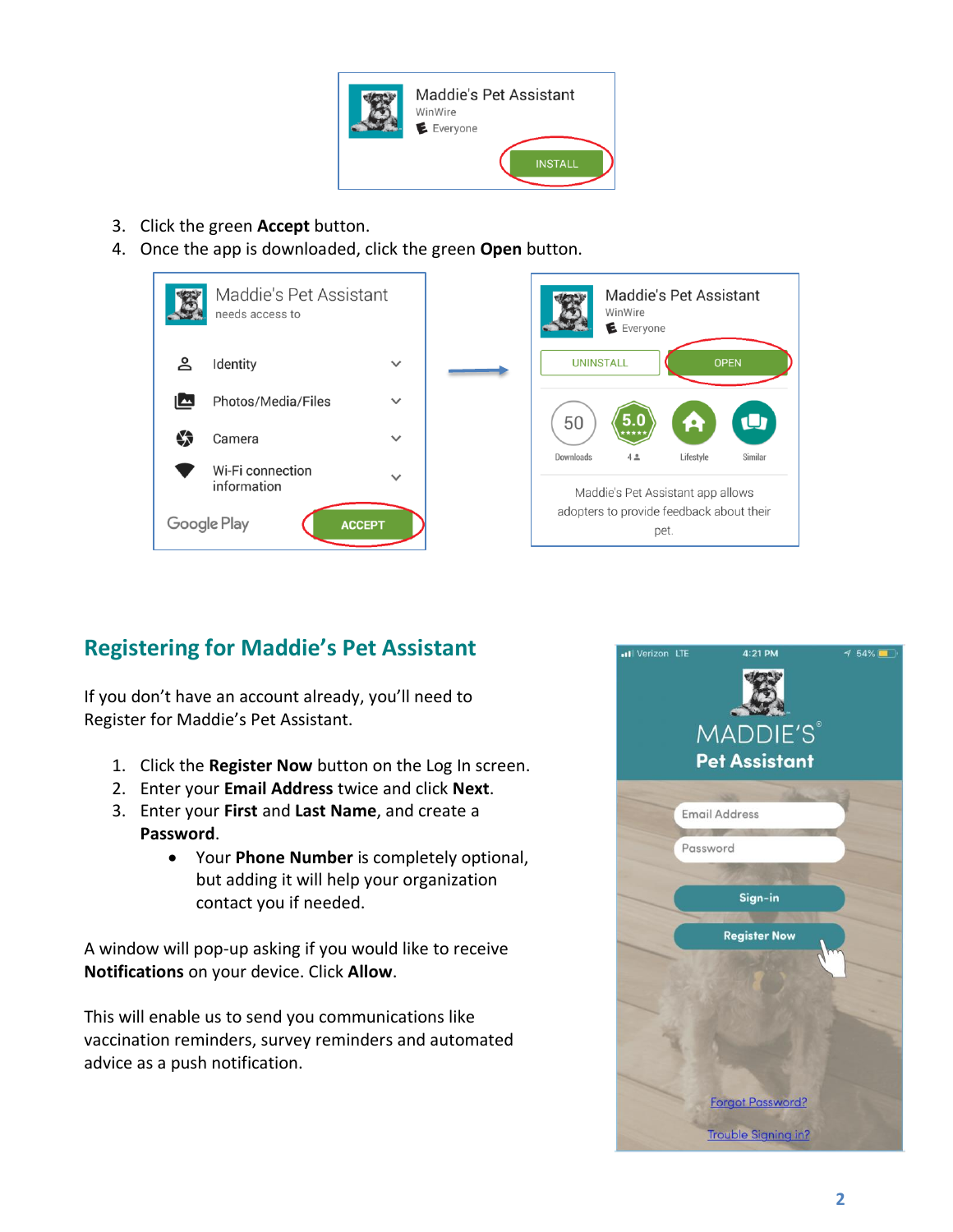### **Registering Your Pet through the About Your Pet Screen**

You will have the option of entering all of your pets now or adding them at a later time via the Settings menu. Pets can be entered as individuals or grouped as a litter of kittens/puppies.

The following fields are required: Pet Name, Species, Date of birth, Relationship, Start of Care Date

|                  | Shelter's Pet ID # (Optional)                                                                                                              |
|------------------|--------------------------------------------------------------------------------------------------------------------------------------------|
| <b>Pet Name</b>  |                                                                                                                                            |
|                  |                                                                                                                                            |
| <b>Species</b>   |                                                                                                                                            |
| Cat              |                                                                                                                                            |
| Dog              |                                                                                                                                            |
|                  | <b>Estimated Date of Birth</b><br>'give your pet an estimated birthday!                                                                    |
|                  | 簡                                                                                                                                          |
|                  |                                                                                                                                            |
| <b>Age Group</b> |                                                                                                                                            |
|                  |                                                                                                                                            |
| Sex              |                                                                                                                                            |
| Male             |                                                                                                                                            |
|                  | Female                                                                                                                                     |
|                  | Don't Know                                                                                                                                 |
|                  | Which of the following best describes the<br>relationship between you and this pet?                                                        |
|                  | This is my pet                                                                                                                             |
|                  | I am fostering this pet                                                                                                                    |
|                  | Please type the name of the shelter or rescue<br>organization from where you have adopted a<br>pet(s) or are currently fostering a pet(s). |
|                  | If the question doesn't apply, please leave blank.                                                                                         |
|                  | <b>Organization Name</b>                                                                                                                   |
|                  | <b>Select Organization</b>                                                                                                                 |
|                  | I did not see my organization listed. Please let<br>me enter.                                                                              |
|                  | When did you start caring for this pet?                                                                                                    |
|                  | 曲                                                                                                                                          |
|                  |                                                                                                                                            |